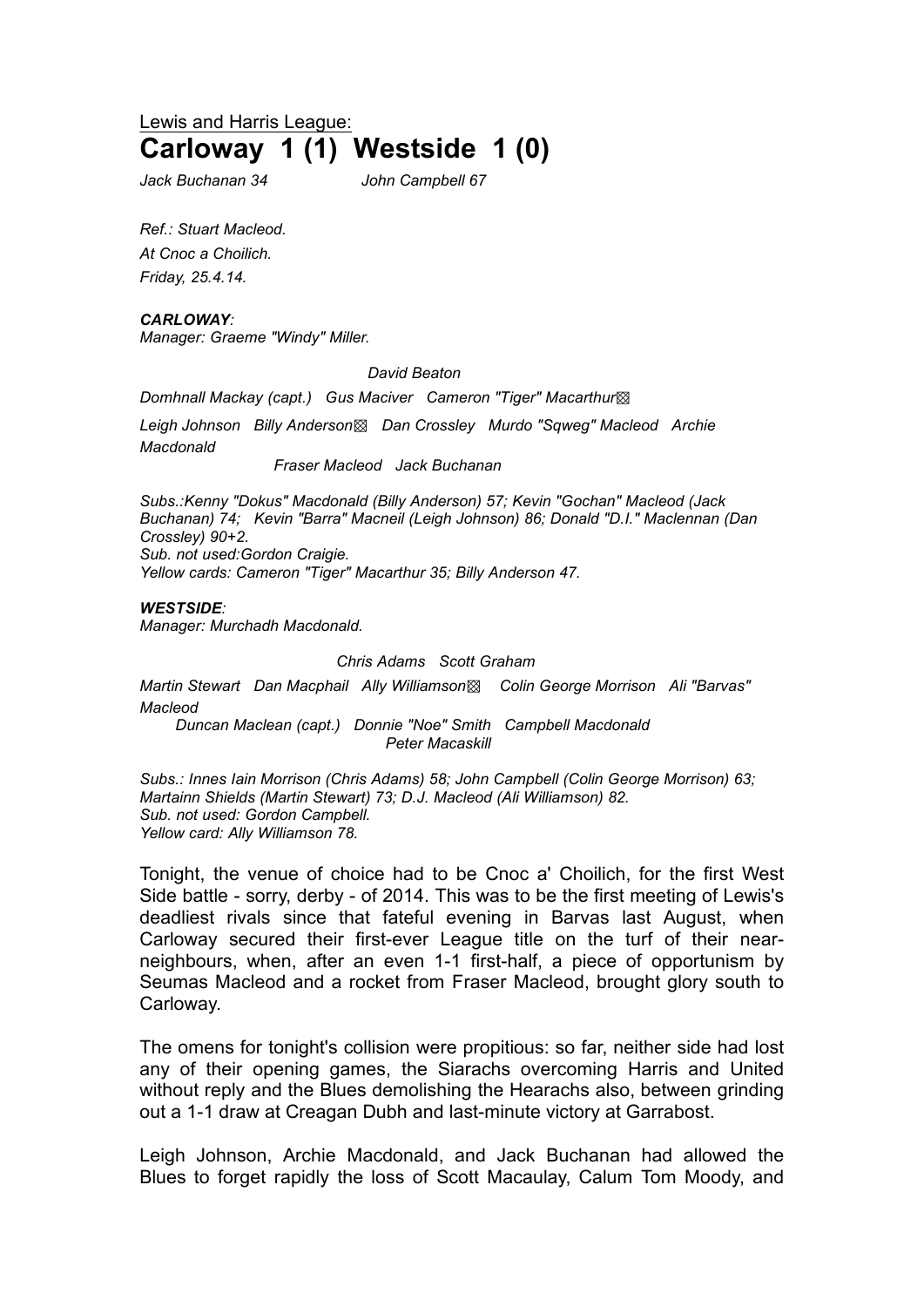Seumas Macleod, while Westside were adjusting easily to the departure of the inspirational Donald "Spike" Smith eastwards to Point. However, Johnnie Wallace was still out injured and the position of James Macleod remained unclear, but much-travelled danger-man, Chris Adams, had come in up front to partner ace goal-getter, Scott Graham. An additional surprise tonight was the appearance on the Carloway bench of the Blues' own one-man Exocet, Kevin "Gochan" Macleod, game-changer par excellence. On paper, then, the sides looked well-matched; defeat for either at this early stage would be a body blow to Championship hopes, especially with Athletic opening their campaign in rampant form.

A strong westerly might have been thought to be a first-half advantage for na Gormaich, but it was the Barvas men who hit the ground running and the enormous crowd awaited a réprise of the opening half from last year's corresponding fixture, in which the Siarachs had dominated the opening 45 minutes. However, that night they had also managed to miss a hatful of chances, before falling victim to a "Frazmac" thunderbolt and late penalty in the second.

Tonight, the Carloway midfield and back-line were immediately driven offbalance. conceding a spate of needless free-kicks, which earned West nothing, before Morrison made the right bye-line but his bullet-cross whizzed head-high across the Carloway 6-metre line before Adams and Graham could arrive. On 5 minutes a beautifully-flighted "Sqweg" free-kick from the right centre-line curled over a crowded West penalty area with no takers, before a Duncan Maclean corner after 11 minutes on Beaton's left dropped low within the Blues' 6-metre box, bounced uncontrollably high off Graham and was grabbed by an alert Beaton.

On 19 minutes Ali "Barvas" controlled a difficult through ball from Morrison on the right, checked, and laid off to Graham on his right, and he in turn spun inwards to shoot low from 22 metres but Beaton read him. Moments later it was Williamson's turn, midway within the Carloway half, to loft in a high ball from the right touchline for Graham, under pressure from Mackay 12 metres out, to back-head towards Beaton. After 22 minutes a West free-kick, midway within their own half, was headed on to Martin Stewart, unmarked on the left. He carried it to the left edge of the box, then as Beaton moved out to narrow him down, lofted a left-foot lob over the keeper - but just beyond the far junction of bar and post.

As the Siarachs continued to threaten, Beaton had to excel twice more: a Morrison corner on his right dipping expertly under the bar was palmed away for another corner, before a Maclean free-kick on the right edge of the box cleared the wall and had to be flicked over. As at Garrabost, the Blues' backline, generalled by Maciver, was holding fast and eventually the Blues settled and battle really commenced in midfield.

A Carloway break on the right led to a long Johnson throw-in, 18 metres from the bye-line, bouncing across the Siarach box, where "Frazmac" met it first to hook it rightwards towards goal, but Macaskill reacted instantly to push it over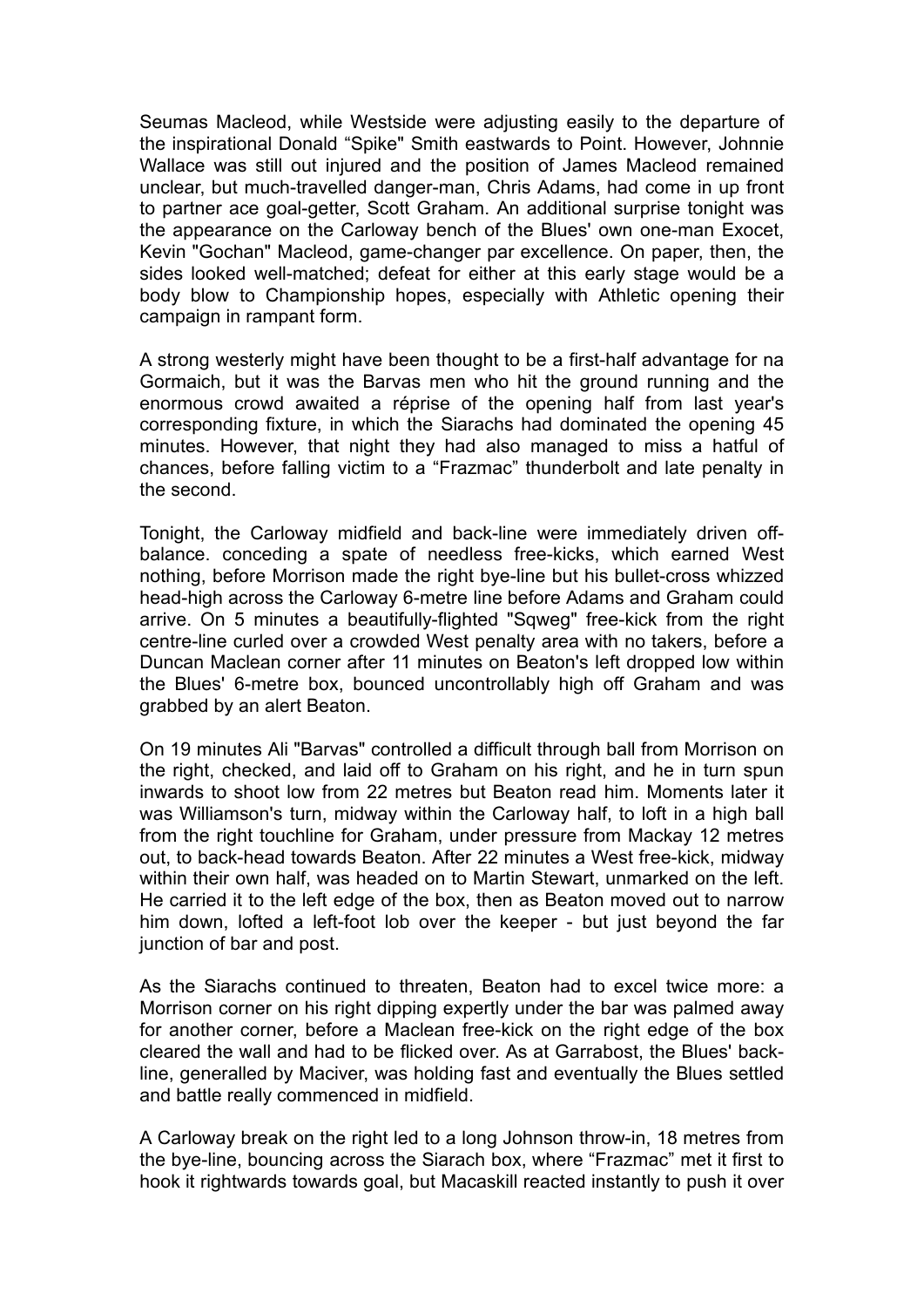the bar. On 33 minutes a Crossley free-kick, directly in front of goal 22 metres out, was held at full stretch by a careful keeper.

A minute later and bad luck led to the opener: Smith and Maclean got into a fankle on the edge of the box and as the ball spun loose, Buchanan nipped in and his right-foot snapshot flashed straight to the goalkeeper's nightmare position: low to the left, just inside the post. Again, Macaskill read it beautifully and got down flat to block, but just as it reached him, the ball bobbled up, hit his shoulder, and soared into the top of the net **(1-0)**.

Both defences continued to remain sound, with the midfields cancelling each other out; chances evaporated. On 41 minutes a mazy Crossley run took him from the centre circle diagonally down the left; he checked at the left corner of the box, cut in, then sent a ferocious drive low inside Macaskill's right-hand post, but again the young keeper anticipated excellently to drop flat to hold.

## **Half-time: Carloway 1 Westside 0**

Respect for the opposition made battle strategies clear: danger men were targetted. The creativity of Crossley, "Sqweg", Anderson, Morrison, and Macphail was sacrificed to game-plans. Campbell Macdonald had spent the first half attached to Fraser Macleod: Ally Williamson as Makélélé on Dan Crossley, while Archie Macdonald stood on Ali "Barvas's" feet throughout. The latter did escape on 49 minutes to send over a glorious deep cross from the right touch-line, midway within the Carloway half, which Graham met with a looping reverse header, 16 metres out by the far post, but it crept wide and high. Five minutes later "Sqweg" supplied the diagonal for Johnson to get behind the line and make the right bye-line but Smith reacted like lightning in front of goal to prevent his low hard cross reaching Buchanan.

As the hour approached, West knew they had to shake off the strait jacket in the centre of the pitch and up the pace; another rush of Maclean free-kicks rained into the Carloway box. On 66 minutes an Ali "Barvas" run led to another deep cross which Beaton had to rush from goal to prevent reaching Graham. A minute later and the teams were even: yet another free-kick midway within the Blues' half was flighted in neatly by Maclean, to be met by a collection of heads. As it broke back behind the line to the right, for once na Gormaich's defence was slow to react and John Campbell got there first to slip a low shot home from 14 metres, to the right of the advancing Beaton (**1- 1**).

Naturally, this spurred Carloway to renewed action. On 69 minutes a right-foot drive by "Frazmac", 24 metres from goal, had to be watched carefully past by Macaskill. Four minutes later, a killer diagonal from "Sqweg", in the centre circle, released Johnson moving inside, inside Maclean, behind Smith, to carry the ball under pressure into the box but his snap right-foot drive flew a metre outside the Siarachs' left-hand post. After 76 minutes a low "Dokus" cross from midway within the Siarach half, out on the right touchline, just beat "Frazmac" as the ball raced across the West box, 16 metres out. On 79 minutes a "Sqweg" free-kick from the centre-line initiated an incredible melée